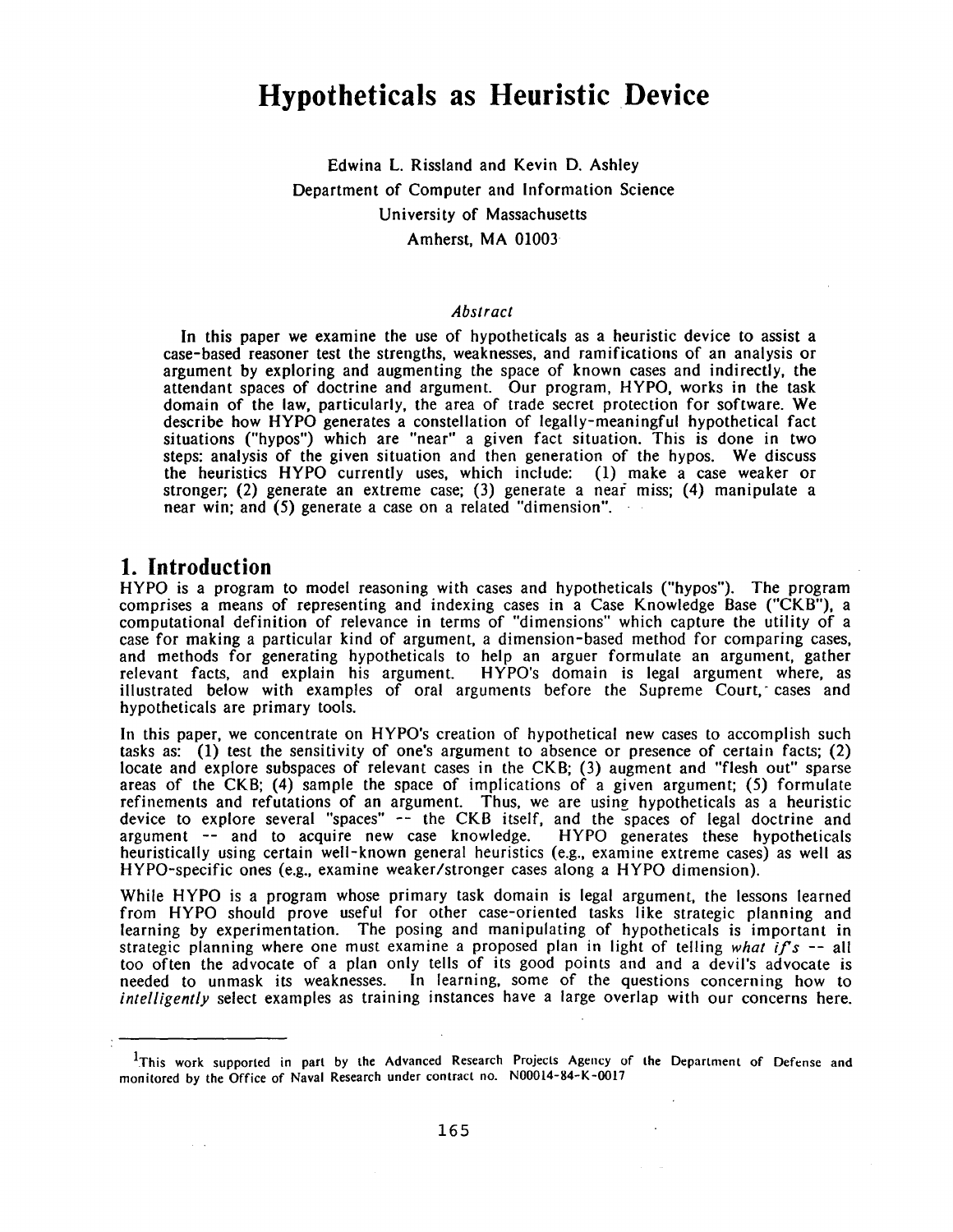In case-based systems, one cannot afford to wait passively for the "right" case to come along before grappling with a potential problem; one must create cases to reason in anticipation. So **too** in learning systems, one (i.e., the problem generator) must select or generate cases to drive the learning system. The heuristics we discuss here are the subject of another on-going project of ours on intelligent example selection for rule-learning systems like Buchanan and Fu's RL **[1985].** 

Before going into details, we must mention that in the law there is a distinction between "real" **and** "hypothetical" cases. A real case is a case that has been litigated and decided; a hypo has not (even though it might be a very slight variation of one that has, or foretells of cases in the process of coming to light or just "waiting to happen") [Rissland, 1985]. Real cases are the basis of our Anglo-American legal system which reasons according to the standard of precedent, or *stare decisis,* which means roughly that like cases should be decided similarly and that one gives support for a legal outcome by citing other similar cases which share the desired conclusion and by distinguishing those that do not [Levi, 1949]. Of course, what counts as "similarity" is often up for grabs and one can apply the idea of precedent "loosely" allowing broad matches and interpretations or "strictly" allowing only narrow ones [Llewellyn, 1930, 1933]. Legal concepts are "open-textured", that is, they cannot be defined in a purely logical **way** with necessary and sufficient conditions [Hart, 1961; Gardner, 1984]. Further the meaning of concepts (and rules) changes over time, and, in fact, the law can be viewed as a system which learns (in a LEX-like manner) from the cases presented to it [Rissland  $&$  Collins, 1986].

These observations apply mostly to "common law" systems, like our own, which reason in a case-based manner. Others, such as the Continental systems (e.g., German or French) rely mostly on rules and to a much lesser degree on cases. However, even in the most rule-like legal orientations, like statute law, one must rely on cases since rarely is a statute so welldefined as to leave no room for ambiguity or interpretation [Levi, 1949].

Note, there are two situations where hypotheticals may actually be preferred over real cases: (1) law school teaching; and (2) aspects of litigation. In law school, hypos are used (sometimes unmercifully) to ferret out unspoken assumptions and prejudices of students, to focus attention on subtle or troublesome points, and to exercise the student's argumentative powers [Gewirtz, 1981; Rissland, 1984]. In litigation, hypos are used primarily at two points: (a) preparation and "debugging" of an argument in the way a strategic planner "dry runs" his plan, and (b) in oral argument, in oral argument, the hypos usually come from the judges trying to probe an advocate's position and the ramifications of it; once in a while, when a hypo is particularly strong or compelling an advocate might recite a hypo in support of his position, or he might present a "counter-example" hypo to refute or limit his opponent's position [Prettyman, 1975; Rissland, in press].

Our model of legal reasoning is based on actual verbatim data from experts, namely the Justices of the United States Supreme Court, on legal jurisprudential scholarship, and on scholarly analysis in legal journals. We have also gathered and analyzed interchanges from law school classes (at Harvard Law School) [Rissland, 1983], and interviews with a few of our own experts on software trade secret law [Werner, Ashley & Stucky, 1986].

# **2. Examples from Supreme Court Oral Arguments**

Ħ

The uses that attorneys and judges make of cases and hypotheticals as tools in argument are illustrated in the oral arguments before the United States Supreme Court. To the chagrin of counsel before the bar of the Supreme Court, the Justices frequently interrupt an attorney's presentation to pose hypotheticals. For example, in *Lynch v. Donnelly,* 104 S. Ct. 1355 (1984), a case involving the constitutionality of a Christmas creche display of a city on municipal land, the Justices posed the following hypotheticals: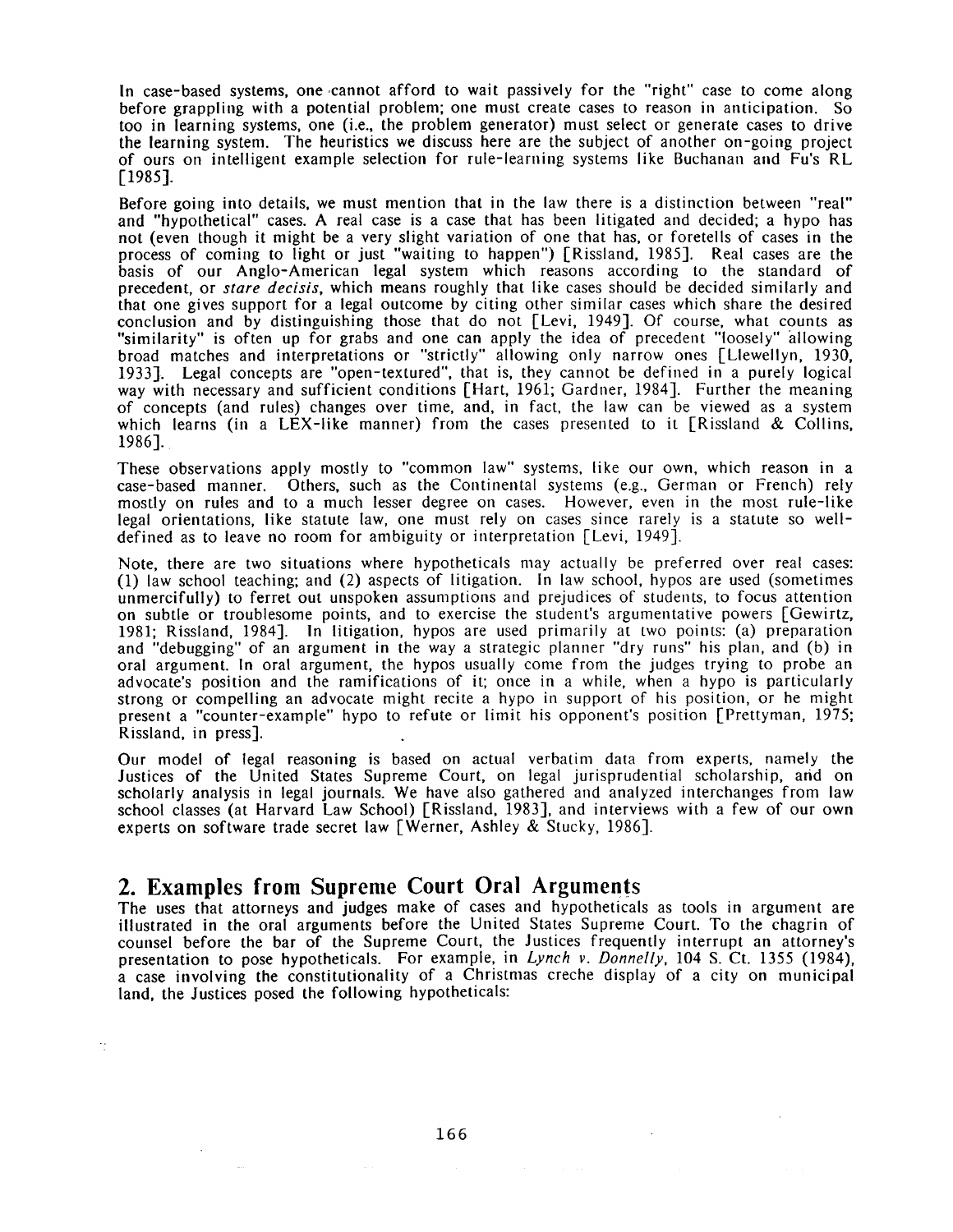To the attorney for the City:

Q: Do you think ... that a city should display a nativity scene alone without other displays such as Santa Claus and Christmas trees...?

Q: [C]ould the city display a cross for the celebration of Easter, under your view?

To the attorney opposing the display:

Q: [S]supposing the creche were just one ornament on the Christmas tree and you could hardly see it unless you looked very closely, would that be illegal?

Q: What if they had three wiseman and a star in one exhibit, say? Would that be enough? ... What if you had an exhibit that had not the creche itself, but just three camels out in the desert and a star up in the sky?

Q: Well, the city could not display religious paintings or artifacts in its museum under your theory.

Q: There is nothing self-explanatory about a creche to somebody ... who has never been exposed to the Christian religion.

.Q: Would the display up on the frieze in this courtroom of the Ten Commandments be unconstitutional then, in your view?

Q: Several years ago ... there was a ceremony held on the Mall, which is federal property of course. ... [T] here were 200,000 or 300,000 people ... and the ceremony was presided over by Pope John Paul II. Would you say that was a step towards an establishment of religion violative of the religion clauses? ... Then you think it would be alright to put a creche over on the Mall? ... How do you distinguish a high mass from a creche? ... [T]here was a considerable involvement of government in that ceremony, hundreds of extra policeman on duty, streets closed... That was a considerable governmental involvement, was it not?

SUP, *Lynch v. Donnelly,* Case No. 82-1256, Fiche No. 5

In the above questions, one can see the Justices modifying the fact situation along various dimensions:

location, size, and focus of display religious content of the display, nature of the viewer, degree of government involvement

 $\bar{z}$  ,  $\bar{z}$ 

Sometimes the purpose of the modifications (and thus the derivative hypos) is to compare the fact situation to actual cases previously decided by the Court to test whether the current case presents stronger or weaker facts.<sup>2</sup> Or a hypothetical case, like the Mall example, may be significant because it did not give rise to litigation.

Frequently, the Justices use hypotheticals to apply pressure to the rule proposed by an attorney for deciding the case. That can be seen in the Mall example above and in the following example from *New Jersey v. T.L.O,* 105 S.Ct. 733 (1985), a case involving the consitutionality of a high school principal's search of a female student's handbag for cigarettes after a teacher reported that she had been smoking in the girls' room. A Justice asked:

Q: Do you think then that a male teacher could conduct a pat-down search of a young women at age sixteen to find the cigarettes?

In response, the attorney for the state took the position that the Fourth Amendment, which

<sup>2</sup>See e.g., *Stone v. Graham,* 449 U.S. 39 (1980): Posting copies of Ten Commandments in schools held unconstitutional; *Gilfillan v. City of Philadelphia,* 637 F. 2d 924 (CA3, 1980): City-financed platform and cross used by Pope John Paul II to celebrate public mass held unconstitutional; *McCreary v. Stone,* 575 F.Supp. Ill2 (SDNY 1983): Not unconstitutional for village not to refuse permit to private group to erect creche in public park.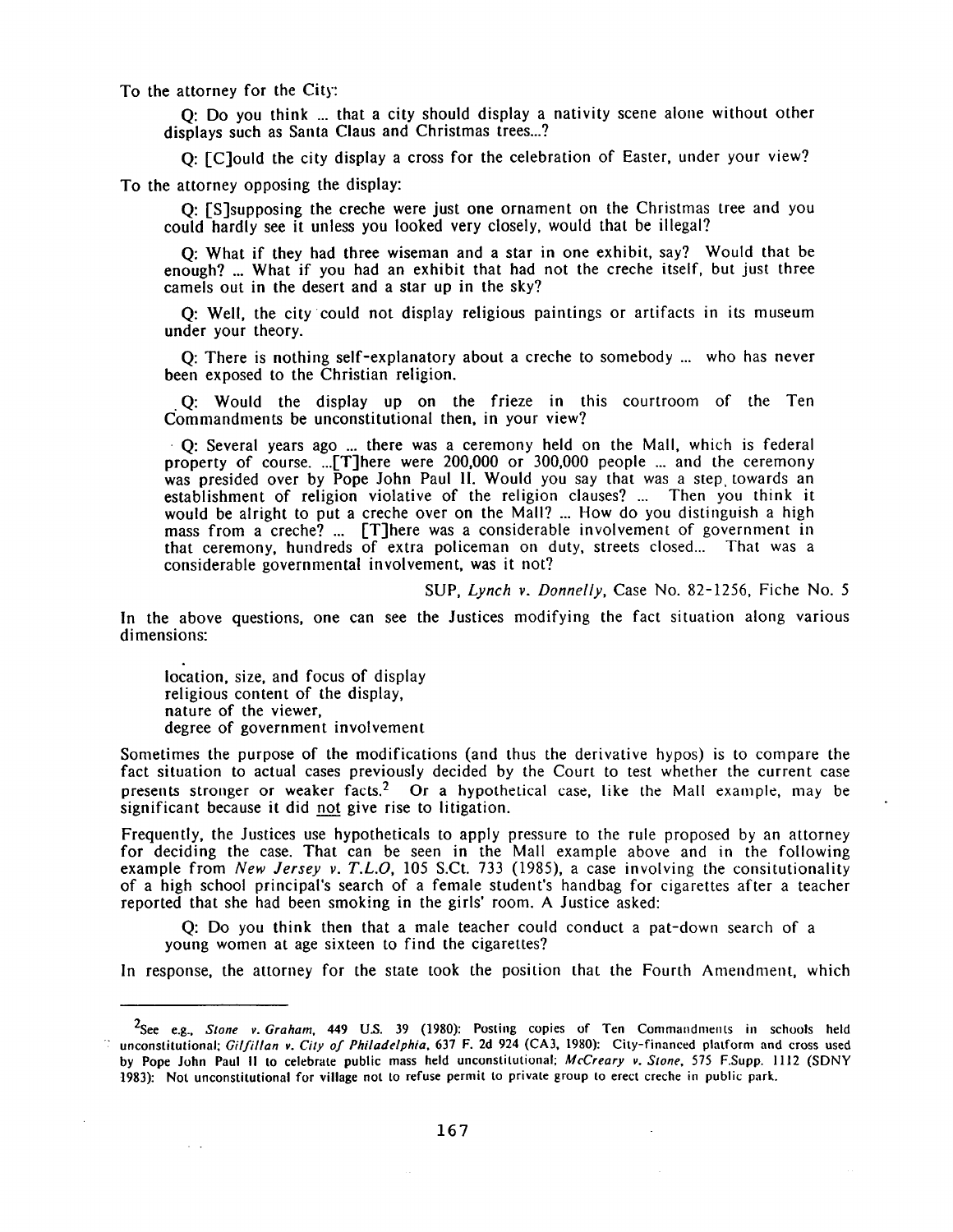prohibits unreasonable searches by law enforcement authorities, does not apply to high school administrators. The Justice rejoined:

Q: And does that mean that their authority then to make searches, if the Fourth Amendment is completely inapplicable, extends to any kind of search, strip search or otherwise?

### SUP, *New Jersey v. T.L.O,* 1984 Term, Fiche No. 5

In this *T.L.O.* example, the Justices have posed a short but typical "slippery slope" sequence of hypos, where each hypo is successively more extreme than its predecessor, and the culminating "reductio" case (of strip search) is dearly undesireable and suggests refutation of the attorney's position.

Another slippery slope -- this time involving the numerical range of a variable -- can be seen in the following exchange from oral argument from *Sony Corp. v. Universal City Studios,* 464 U.S. 417 (1984). The attorney was advocating the position that if Sony sold video recorders while knowing that consumers would use them to copy copyrighted materials, then Sony should be legally responsible to the owners of the copyrights:

Q: Suppose ... that about 10 percent of all programming could be copied without interference by the producer or whoever owned the program...

A: [ don't think that would make any difference. ! think 10% is too small of an amount.

Q: Well, what about 50?

The attorney then asserted even if there were only one television program that was copyrighted, if Sony knew the program would be copied, it should be legally responsible. Finally, the Justice asked:

Q: Under your test, supposing somebody tells the Xerox people that there are people who are making illegal copies with their machine and they know it .... Xerox is a contributory infringer?

A: To be consistent, Your Honor, I'd have to say yes.

Q: A rather extreme position.

÷.

SUP, *Sony Corp v. Universal City Studios,* Case No. 81-1687, Fiche No. 2

In these last two questions, although the altered fact situations posed by the Justice are still covered by the proposed rule, it is progressively harder for the attorney to justify his position because the hypotheticals present progressively *weaker* facts; the Justice has "stacked" the hypothetical with *extreme* facts. The attorney to keep his argument alive must distinguish the current Sony situation and the hypos, indeed, the attorney failed. The Court held for Sony on the ground that the Betamax was capable of substantial noninfringing use because so many programs were not subject to copyright restrictions, 464 U.S. 417, 456.

To summarize, the above example illustrate how cases, especially hypotheticals, are used:

- To present, support and attack positions (e.g., by testing the consequences of a tentative conclusion, pressing an assertion to its limits, and exploring the meaning of a concept);
- To relate a fact situtation to significant past cases;
- To augment an existing case base with meaningful test or training cases;
- To factor a complex situation into component parts (e.g., by exagerating strengths, weaknesses or eliminating features);
- To control the course of argument (e.g., by focussing discussion on particular issues)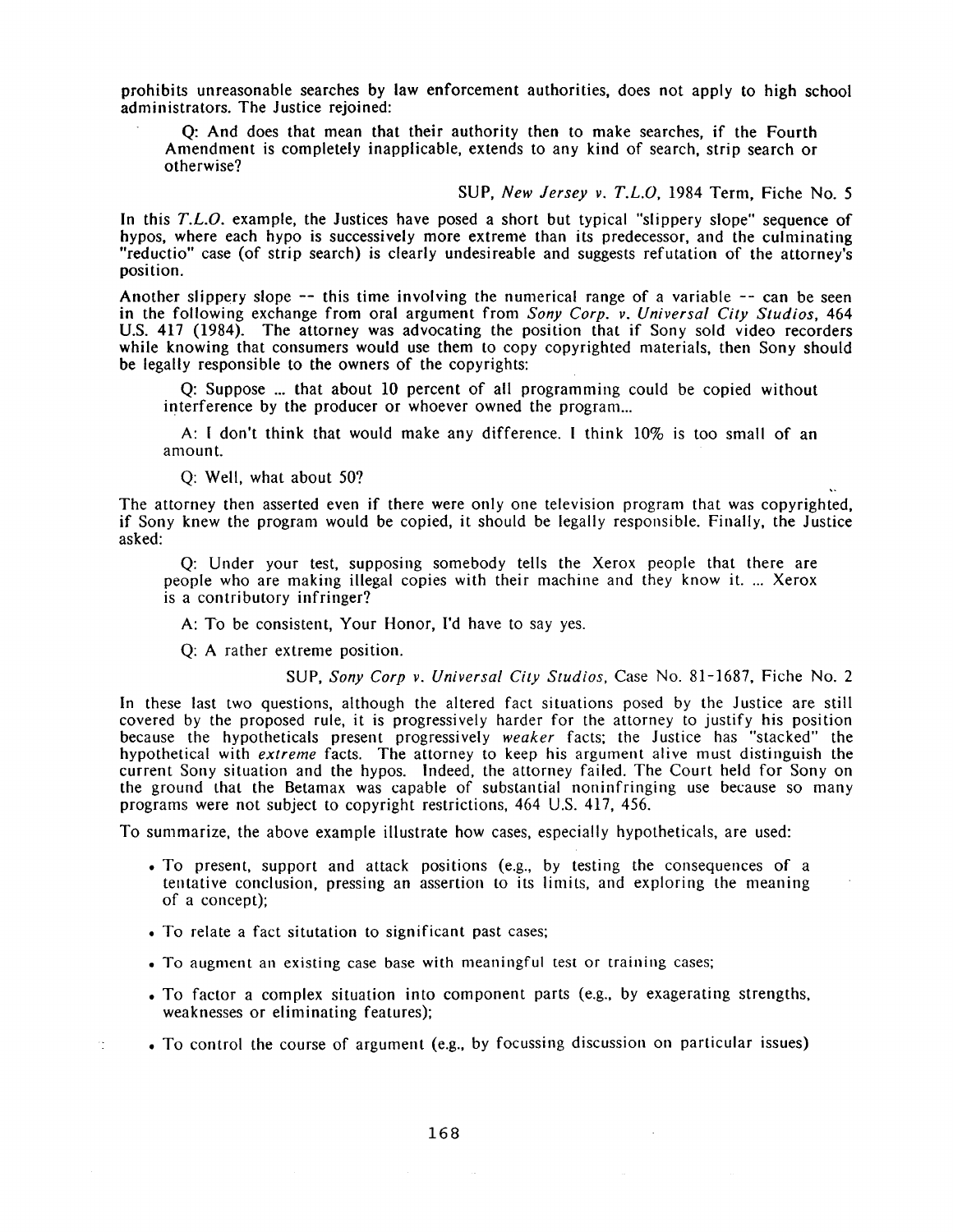Such observations translate into our heuristics for using hypotheticals which we discuss after we present some background on the workings of HYPO.

# **3. Background on HYPO: Some definitions.**

For the purposes of this research, *cases* are disputes between parties tried by a court, whose decisions are reported in published opinions. The opinion sets forth the facts of the case, the claims made by one party against the other, and the court's holding. *Facts* are statements about events associated with the dispute that were proved at trial or which the court assumed to be true. A *claim* is a recognized kind of complaint for which the courts will grant relief (e.g., breach of contract, negligence, trade secrets misappropriation, copyright infringement). The *elements of a claim* are generalized statements of what facts must be proven in order to prevail on the claim (e.g., the three elements for the existence of a trade secret: "novelty, secrecy, and value in the trade or business of the putative trade secret owner" [Gilburne & Johnson, 1982, p. 215]). The *holding* is the decision of the court as to the legal effect on each claim of the facts of the case, either in favor of the plaintiff or defendant.

In HYPO, cases are represented by a hierarchical cluster of frames (flavor instances) with slots for relevant features (plaintiff, defendant, claim, facts, etc.). Some features are in turn expanded and represented as frames (e.g., plaintiff) [Rissland, Valcarce, & Ashley, 1984]. The library of cases is called the *Case Knowledge Base (CKB).* HYPO's current CKB contains a dozen or so of the leading cases for trade secret law for software. See the Appendix Table 1 for a partial list of cases and a very brief indication of their content.

Besides the CKB and the understanding of the legal domain that this case representation implicitly contains, the other major source of domain-specific legal knowledge is in HYPO's *dimensions.* Dimensions capture the notion of legal relevance of a cluster of facts to the merits of a claim: that is, for a particular kind of case, what collections of facts represent *strengths* and *weaknesses* in a party's position. The short answer is that facts are relevant to a claim if there is a court that decided such a claim in a real case and expressly noted the presence or absence of such facts in its opinion. Examples of dimensions in HYPO's area of software trade secret law are: *Secrets-voluntarily-disclosed, Disclosure-subject-to-restriction, Competitive-advantage-gained, Vertical-knowledge.* 

Each dimension has several facets:

- **1. C1** aims
- 2. Prerequisites
- 3. Focal-slots
- **4.** Ranges

 $\lambda=1/2$ 

- 5. Direction-to-strengthen-plaintiff
- 6. Significance
- 7. Cases-indexed

For instance, the prerequisites of the *Secrets-voluntarily-disclosed* dimension are that two corporations, plaintiff and defendant, compete with respect to a product, plaintiff has confidential product information to which defendant has gained access and plaintiff has made some disclosures of the information to outsiders. The prerequisites are stated in terms of factual predicates, which indicate the presence or absence of a legal fact or attribute (e.g., existence of a product, existence of a non-disclosure agreement). The focal slot of this existence of a product, existence of a non-disclosure agreement). dimension is the number of disclosees and its range is a non-negative integer. To strengthen the plaintiff's position in a fact situation to which this dimension applies, decrease the number of disclosees; the best case being that with 0 disclosees. The significance of the dimension is that courts have found that the prerequisite facts are a reason for deciding a trade secrets misappropriation claim. This dimension indexes at least two cases in the CKB: *Midland-Ross*  in which the court held for the defendant where the plaintiff disclosed the secret to 100 persons, and *Data-General* in which the court held for plaintiff where plaintiff disclosed to 6000 persons. Some of the dimensions relevant to this paper are summarized in the Appendix; HYPO knows about 30 dimensions in all (some of the others are described in [Rissland, Valcarce & Ashley, 1984]). The dimensions were gleaned from law journal articles describing

 $\mathcal{L}$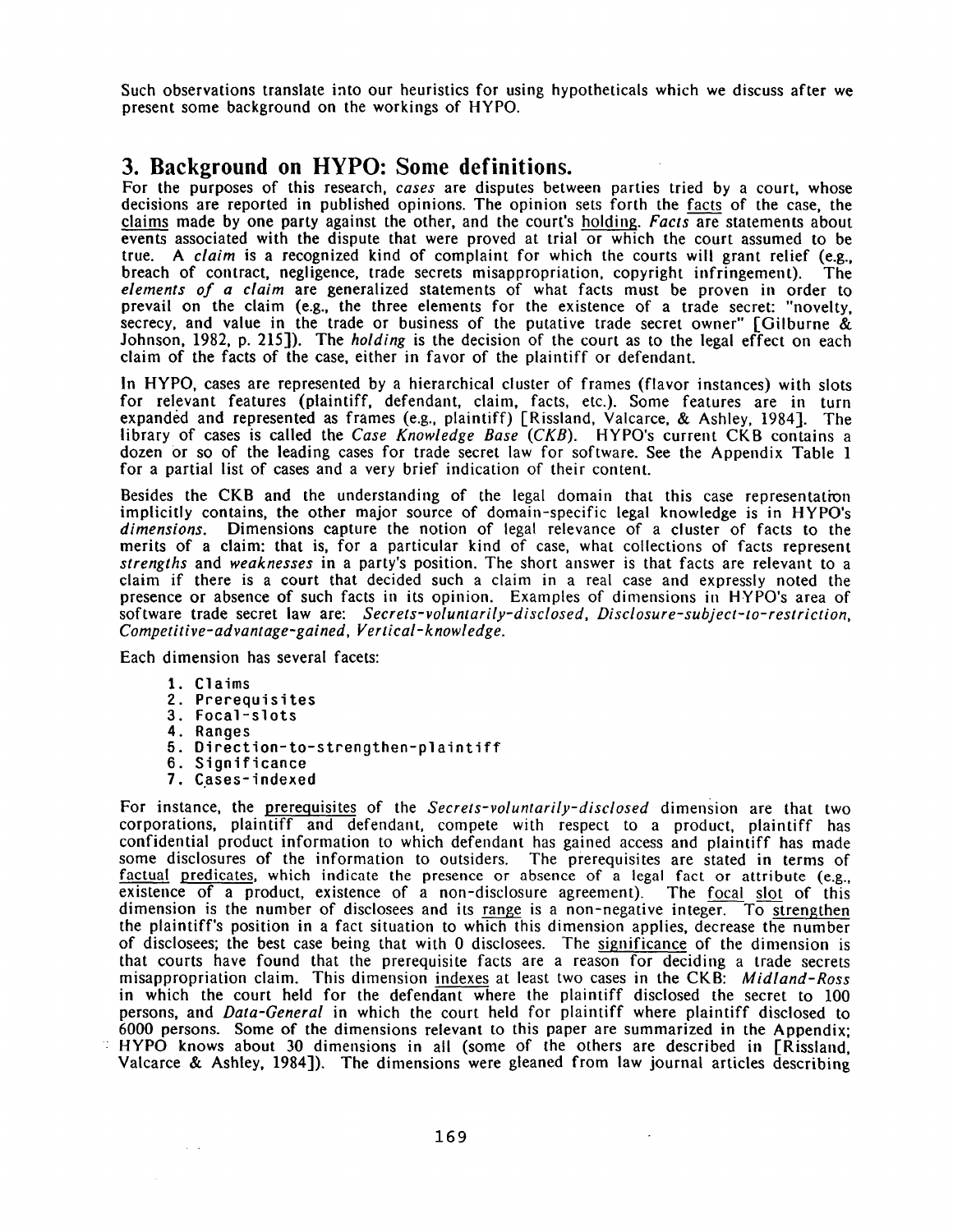the state of the (case) law in this area  $\overline{G}$ ilburne & Johnson, 1982].

The overall flow of information in HYPO is presented in Figure 1. Particularly of interest to us here is HYPO's CASE-ANALYSIS module. In essence, this module works as a diagnostic engine to determine which dimensions apply to a fact situation. The prerequisites, in effect, define antecedent conditions and a dimension (i.e., a possible reason for deciding a claim in a particular way) is the consequent. To make an analogy with the medical domain and MYCINlike diagnosis, the prerequisite facts are like symptomatic features and the dimensions are like intermediate disease classes. The other modules are described in more detail in [Ashley and Rissland, 1985] and in [Ashley, 1986].

The output of the CASE-ANALYSIS MODULE is the *Case-analysis-record* which contains:

- I. applicable factual predicates
- 2. applicable dimensions
- 3. near-miss dimensions
- 4. applicable claims
- 5. relevant CKB cases
- 6. conflict examples
- 7. points-and-responses

The case-analysis-record is used by HYPO's ARGUMENT and HYPO-GEN modules. HYPO's argument task is to generate *3-ply arguments,* which means given the statement of the current facts, (1) side 1 generates a *point* which includes citation of supporting cases, in particular the one<sup>[s]</sup> HYPO considers the "best" supporting case, abstracting from it the "rule" of that case, and stating how it applies to the current facts; (2) side 2 generates a *response* which might include citation of a best opposing case, refutation of side l's point with use of a single hypothetical or slippery slope sequence, re-explanation of side l's best case in a way more in line with side 2's position; and (3) side l's *counter-response* to side 2's response.

For the remainder of the paper, we concentrate on HYPO's ability to generate hypotheticals.

# **4. Heuristics for Generating Hypotheticals**

Basically what HYPO does is to start with a given fact situation, or *seed* case, and generate legally relevant or plausible derivative hypotheticals by modifying the seed case. Since one cannot explore all the "legally" possible (in the sense of syntactic legal move), one needs to explore the space heuristically. Dimensions provide a handle on how to do this exploration in a legally meaningful way.

The process occurs in two steps:

(1) analyze the seed case;

(2) generate legally relevant derivative hypotheticals.

Step one is accomplished by the CASE-ANALYSIS module and results in the case-analysisrecord described in the previous section. To recall, this is like a "legal-diagnosis".

Step two is accomplished by the HYPO-GEN module which given high level argument goals (e.g., generate a slippery slope sequence to refute side l's position), uses the case-analysisrecord, and heuristics like the following to generate hypotheticals derived from the seed case:

- H1. Pick a near miss dimension and modify the facts to make it applicable.
- H2. Pick an applicable dimension and make the case weaker or stronger along that dimension.
- H3. Pick a dimension related to one of the applicable dimensions and apply 1 or 2.
- H4. Pick an applicable dimension and make the case extreme with respect to that dimension.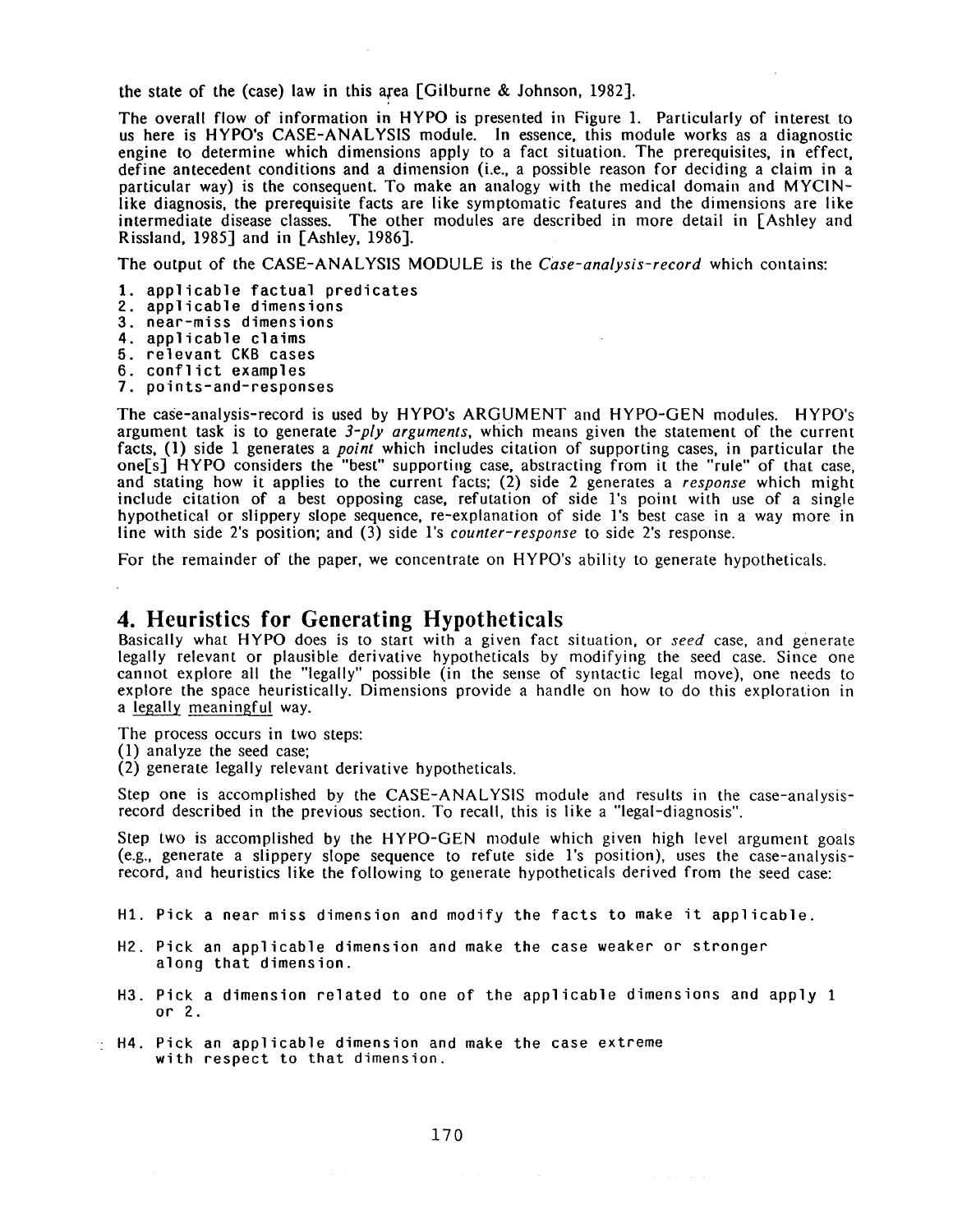**H5. Pick a target case ,that is a win and, using 1 and 2, move the** *seed*  **case toward it to create a near win.** 

In order to illustrate these methods, we will *use* **the** following hypothetical case, *Widget-King v. Cupcake,* whose facts are as follows:

Plaintiff Widget-King and defendant Cupcake are corporations that make competing products. Widget-King has confidential information concerning its own **product.** Cupcake gained access to Widget-King's confidential information. Cupcake **saved** expense developing its competing product.

**The** parts of the case-analysis-record for *Widget-King v. Cupcake* that are relevant for **the**  following sections are:

app] icable dimensions: *competitive-advantage-gained*  near-miss dimensions : *secrets-voluntarily-disclosed; vertical-kr.owledge*  relevant CKB cases: *Telex v. IBM* 

#### 4.1. Make a near miss dimension **apply**

To make a hypothetical out of a fact situation according to this heuristic method, HYPO selects a near miss dimension and "fills in" the missing prerequisites. HYPO instantiates objects and makes appropriate cross references among objects' slots so that the missing factual predicates are satisfied. For example, *secrets-voluntarily-disclosed* would apply to *Widget-King*  but for the fact that the confidential information had not been disclosed to anyone. The program instantiates, let us say, five disclosures and sets the subject of the disclosures to be the confidential information. As discussed below, the number of disclosures, five, may be derived from an actual case that the program is considering in the context of making up the hypothetical, or it may be somewhat arbitrarily chosen by the program from within the range of the dimension.

### 4.2. Make a **case weaker or** stronger

HYPO generates a derivative hypothetical weaker/stronger than the seed case by using the information it knows about dimensions. It can make a case weaker or stronger in two ways: (1) independently of the "caselaw" represented by the CKB; or (2) based on the CKB using a weak form of analogy. To accomplish a CKB-independent strengthening/weakening, HYPO simply changes the values of a focal slot in the manner specified by the direction-tostrengthen slot; the amount of change is somewhat arbitrary. To accomplish a CKB-based modification, for instance to strengthen, HYPO first chooses a case that (a) shares the dimension being manipulated, and (b) is further along the dimension in the stronger direction. HYPO then adjusts the values of the focal slots of the seed in the stronger direction so that **the** derivative case is stronger than the "precedent" chosen from the CKB. These changes can involve numerical, symbolic or Boolean values. For symbolic values, this means using a partial ordering on values.

Modifications can involve more than one focal slot, for instance a ratio. For example, given our fact situation involving Widget-King and Cupcake which involves some expenditure of money by Widget-King for product development, the *Telex v. IBM* case in the CKB is relevant. In *Telex* the ratio of paintiff's to defendant's expenditures was 2:1 (and the paintiff won). So to strengthen Widget-King's case, change ratio of Widget-King's to Cupcake's expenses to be at least  $2:1$ . An example of such ratio manipulation can also be found in [McCarty & Sridharan, 1981].

Even a simple change in a single numerical focal slot value can have serious legal impications. Again consider our Widget-King case, as modified by the introduction of 5 disclosees, and make it weaker along the *secrets-voluntarily-disclosed* dimension by using cases from the CKB. HYPO increases the number of Widget-King disclosees from 5 to 150 based on *:Midland-Ross* which was decided for the defendant because there were too many disclosees (100) and now Widget-King has passed the 100-disciosee threshold. Note, Widget-King could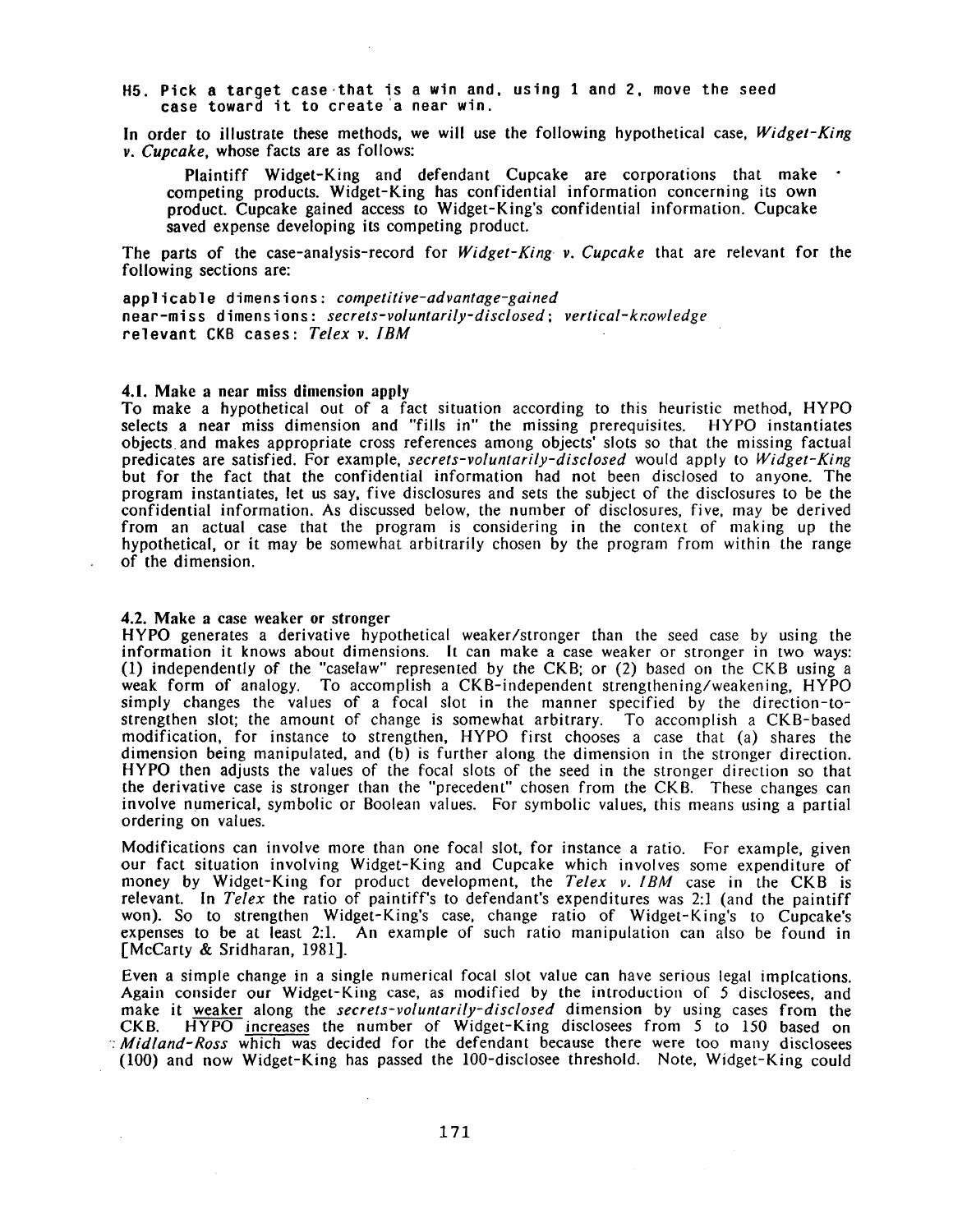still rely on *Data-General* and argue that since the plaintiff won in that case (with 6000 disclosees), it should still win with only 150. HYPO could make the case weaker still by increasing the number of disclosees near or above 6000, the highest value in the CKB or even greater (in **a** CKB-independent way) to the highest value allowed by HYPO.

There are pros and cons to the two methods. The CKB-independent method is easy to do, but **the** precedential value of the derivative hypothetical is not predictable. The CKB-based method generates a hypo with known precedents; the drawback is that it can get complicated.  $HYPO$ tries to do CKB-based strengthening/weakening first, if it can't (e.g., because no relevant case exists in the CKB), it uses the CKB-independent approach. In either case, the task of actually generating the explanation (as we did above) why the hypo is stronger or weaker belongs to HYPO's EXPLANATION module.

### **4.3. Generate a hypo on a related** dimension

The dimensions *disclosures-subject-to-restriction* and *secrets-voluntarily-disclosed* are related; in particular they conflict with one another. Dimensions conflict where there is a particular **case** to which the dimensions apply and the facts of the case make it strong for the plaintiff on one dimension and weak on the other. Such a case is called a *conflict-example.* Data-General is a conflict-example: it is weak for the plaintiff along the secrets-voluntarilydisclosed dimension (100 disclosees) and strong for the plaintiff along the disclosures-subjectto-restriction dimension (each disclosure subject to nondisclosure agreement). In *Data-General,*  the conflict was resolved in favor of the plaintiff.

A hypothetical on a related dimension can be generated by taking the seed case and adding facts sufficient to make the related dimension apply to it in a manner similar to that with heuristic H1. For example, the Widget-King case, as modified by H1 and H2 above, can be further modified so that *disclosures-subject-to-restriction* applies by making all of the disclosures subject to nondisclosure agreements. In this example, the related dimension is also a near miss dimension but that need not always be true.

A hypothetical generated on a conflicting dimension is interesting because it is an example of a case where, at least arguably, facts associated with one dimension can override the effects of the other dimension's facts.

### 4.4. Examine an **extreme case**

To generate an extreme case, HYPO simply changes the value of a focal slot to be an extreme of its range of values. This can also be done in either a CKB-based or CKB-independent manner. The former method pushes the slot value to the extreme actually existing in a case in the CKB, the latter simply pushes the slot value to its permissible extreme.

For instance, the extreme case on the strongest end of the *secrets-voluntarily-disclosed*  dimension for Widget-King is the facts as stated above with the exception that there are 0 disclosees. The other extreme is the maximum value for number of disclosees which in the CKB is 6000 and which in HYPO is 10,000,000.

### **4.5. Manipulating a near wing**

A near win hypo is one in which a seed fact situation is weak on behalf of, let us say, the plaintiff. It can be "moved" in the direction of a real target case from the CKB that has been decided in favor of the plaintiff. Using methods H1 through H3, HYPO endows the seed situation with the facts to make the case strong for the plaintiff. As a result, the target case becomes relevant to the seed hypothetical and an argument can be made, based on the proplaintiff target case, that the hypo should be decided in favor of the plaintiff. Correspondingly a near win hypo can start with a pro-plaintiff fact situation and be moved in the opposite direction away from the pro-plaintiff target case or towards a pro-defendant target case.

For example, consider two cases: *Telex,* which we have already seen above, and *Automated Systems,* where court held in favor of the defendant where the confidential information that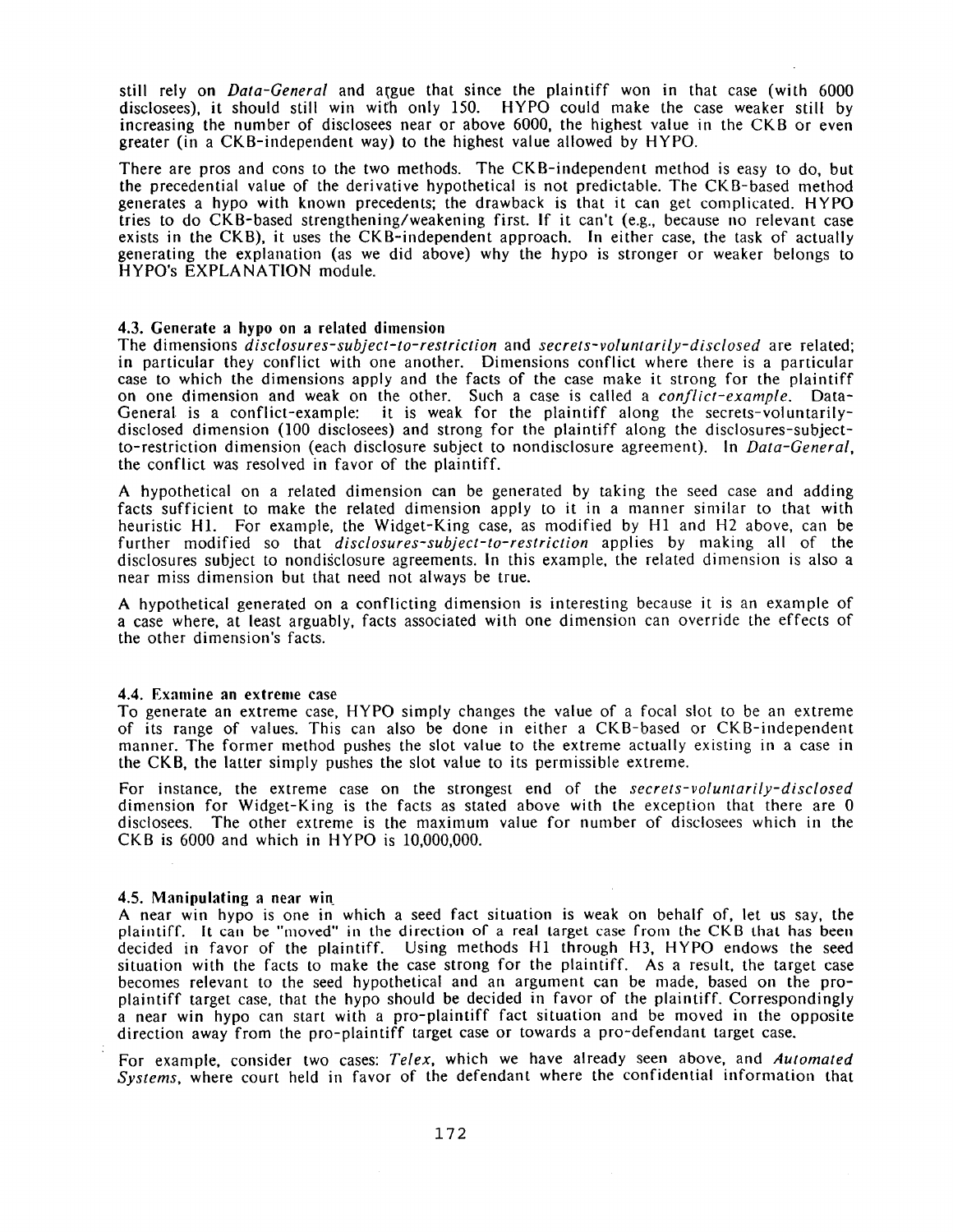**the** plaintiff wanted to protect was about a customer's business operations, that is, the **knowledge was** about a "vertical rnarket". Using the *Telex* case as a seed, and *Automated Systems* as target, HYPO could make *Telex* a near win by making IBM's confidential information be vertical knowledge (i.e., be about a customers business operations). As a result, an argument could be based on *Automated Systems* that, in the hypo, defendant Telex should win.

# **5. Examples of Heuristic HYPO Exploration**

HYPO's heuristically guided generation of hypotheticals makes it possible to explore a fact situation's legal significance in a manner not unlike the sequence of hypotheticals in the creche example from the *Lynch* case oral argument.

Suppose (a) the original *Widget-King* case is modified so that the confidential information is about customer business operations. Suppose on appeal to the Supreme Court, Cupcake's counsel, citing *Automated Systems,* has just argued to the Justices that his client should win because vertical knowledge is not protectible as a trade secret. One can imagine a Justice posing the following line of hypotheticals:

.Q: What never? Suppose (b) Widget-King's alleged trade secret information, eventhough it was vertical knowledge, helped it to produce its competing product in half the time like in the Telex case?

Q: Suppose (c) the vertical knowledge allowed Widget-King to bring its product to market in one fourth the time and at one fourth the expense.

Q: Suppose (d) that Cupcake paid a large sum to a former employee of Widget-King to use the information to build a competing product, as Telex did. Wouldn't the information be protectible as a trade secret then?.

In this example, heuristic methods 1,2,3 and 5 are at work. Near miss dimension verticalknowledge is used with 1 to create the intial hypo (a). The modification at (b) is produced by 5 and 2 using the the *Telex* case as the target. Method 2 is used to make the stronger hypo at (c). Methods 5, 1 and 2 are used to create the hypo at (d) where the near miss dimension is *common-employee-paid-to-change-employers.* 

It is interesting that a previous version of HYPO serendipitously generated a hypothetical very much like this. The starting point was a fact situation presenting a very strong position for the plaintiff along various dimensions: it involved alleged misappropriation of plaintiff's unique, novel technical knowledge about computer system hardware for a particular purpose, knowledge that was not learnable by an employee working for one of the plaintiff's competitor's and that conferred on the plaintiff a year's competitive advantage in bringing its product to market. Then, by accident, the hypo was changed by turning the technical knowledge about hardware into vertical knowledge about bank accounting practices. Although according to the *Automated Systems* case, the new hypo presented a very much weakened position for the plaintiff, it was immediately apparent to the attorney using the program that the *Automated Systems* case was distinguishable -- it did not involve the facts that the knowledge, though vertical, was unique, novel, not learnable elsewhere and conferred a substantial competitive advantage on its possessor -- and suggested the germ of an argument for the protectibility of vertical knowledge  $-$  demonstrate that the vertical knowledge is unique, novel, etc.

Since that accidental discovery, we have provided the system with the above heuristic methods so that, given a case, it can generate a hypo that is distinguishable from the case in a legally significant way. Starting from a real case, methods 3 and 5, in particular, are recipes for creating hypo's with facts that justify a different holding from the real case. Our goal is for the system itself to realize that the hypo is significantly distinguishable and why and to generate such hypos on purpose to make points in an argument.

Having reached step (d) in the above extended example, a hypothetical has been constructed that is fairly strong for the plaintiff. But plaintiff's position can be eroded by moves along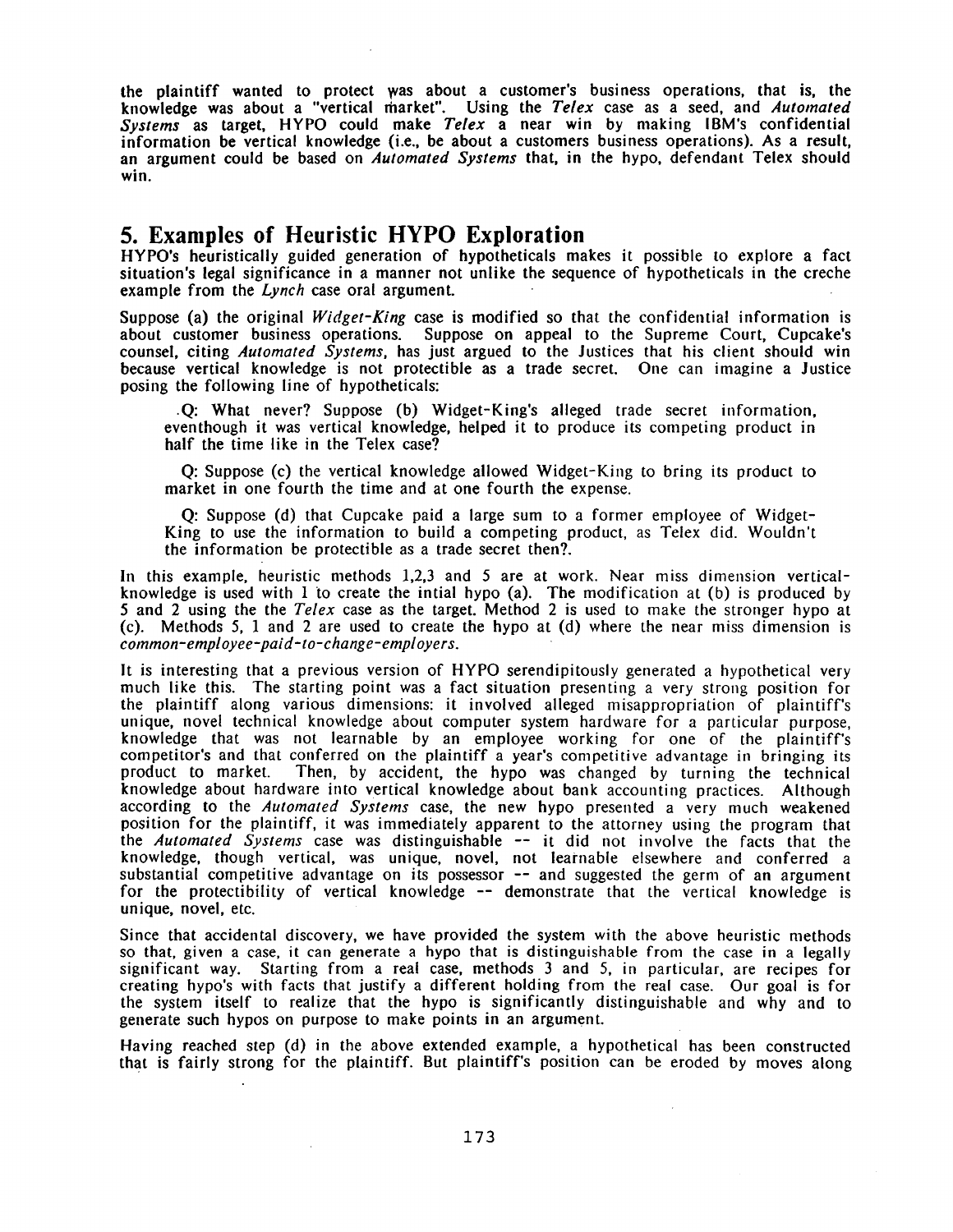other dimensions. One can imagine the scene at 11 p.m. in the oak-paneled library at 14 Wall Street as two first year associate attorneys, assigned to preparing an initial memorandum as to the strengths of Widget-King's claim against Cupcake, play devil's advocate with the facts:

Q: Suppose (e) that Widget-King made disclosures to 100 outside persons as in the *Midland-Ross* case.

Q: Well, maybe (f) all of the disclosees entered into nondisclosure agreements as in *Data-General.* Under that case, Widget-King (g) could have made restricted disclosures to as many as 6000 people.

Q: What if (h) Widget-King made restricted disclosures to 10,000,000 people. Is it still a secret? (Not an idle hypothetical in this day of mass marketing of software.)

Q: Are the nondisclosure agreements enforceable? What did all of these people get in exchange for agreeing not to disclose the secret? Suppose (i) that the disclosees did not receive anything of value for entering into the nondisclosure agreements?

With *secrets-voluntarily-disclosed* as near miss dimension and the *Midland-Ross* case as target, the hypo at  $(e)$  can be generated from  $(d)$  using methods 5, 1 and 2.  $(f)$  represents a method 3 move to a conflict dimension, *disclosures-subject-to-restriction.* We assume that the *Data-General* case has been recognized as a conflict-example. Otherwise this could be regarded as a method 5 move with *Data-General* as a target. Using method 4, the hypo at (g) has been moved to the extreme value in *Data-General* and at (h) to the extreme of the range of the dimension. The program does not know that a secret told to 10,000,000 people is not a secret, even if they promise not to tell anyone else, but the program does know that two dimensions conflict and that moving to an extreme on one dimension may cause the conflict to be moot. Having exhausted the possibilities for weakening the case along the secrets-voluntarilydisclosed dimension, the program moves, using methods 1 and 2, to a dimension that became a near miss as soon as nondisclosure agreements came into the hypo at (f), agreement-supportedby-consideration.

One can also analyze the sequence of hypotheticals about the civic creche display from the *Lynch* case oral argument in terms of the dimensional model and heuristics for building hypo's. The justices make the basic fact situation weaker and stronger along a dimension that might be called focus-of-attention: they remove all of the secular images leaving only the religious one, they physically shrink the symbol to an extreme and relegate it to a corner, they remove the religious symbols and leave the secular ones. They weaken plaintiff's case along the dimension of civic-content-message by moving it to a municipal art museum or the frieze of a courtroom. They compare the case along the dimension of government-involvement to an extreme example, the Pope's mass on the Mall.

# **6. Conclusions**

In this paper, we have discussed an aspect of reasoning involving the use of hypothetical cases. In particular, we have discussed how our case-based legal reasoning program HYPO currently uses case examples, dimensions, and five or so heuristic methods to compare the legal consequences of facts and to generate hypothetical fact situations to augment and explore its case base. The hypos help accomplish analysis tasks, such as testing the sensitivity of positions and relating a fact situation to significant past cases, and argument tasks, such as generating a slippery slope to refine or refute an argument and controlling the course of argument. HYPO's heuristics involve (1) strengthening/weakening of a case; (2) taking the case to extremes: **(3)**  making a near miss case a winning one; (4) manipulating a near win; and (5) examining a case along a related dimension.

As indicated earlier, one of our performance goals for HYPO is to have HYPO generate 3-ply argument exchanges which involve a heavy dose of case-based reasoning like distinguishing cases and using hypotheticals. Eventually we hope to bring together our descriptive work on argument moves and hypotheticals [Rissland, 1985; Stucky, 1985] with our computational 3-ply argument work. We also hope that this work on HYPO will cross-potentiate with work on the intelligent selection of examples for learning systems, a topic, we feel has been too often glossed over. The heuristic generation of hypotheticals is a step towards both these goals. However even as they now stand, HYPO's current hypothetical reasoning powers can be helpful in formulating, testing, debugging, and learning in case-based tasks.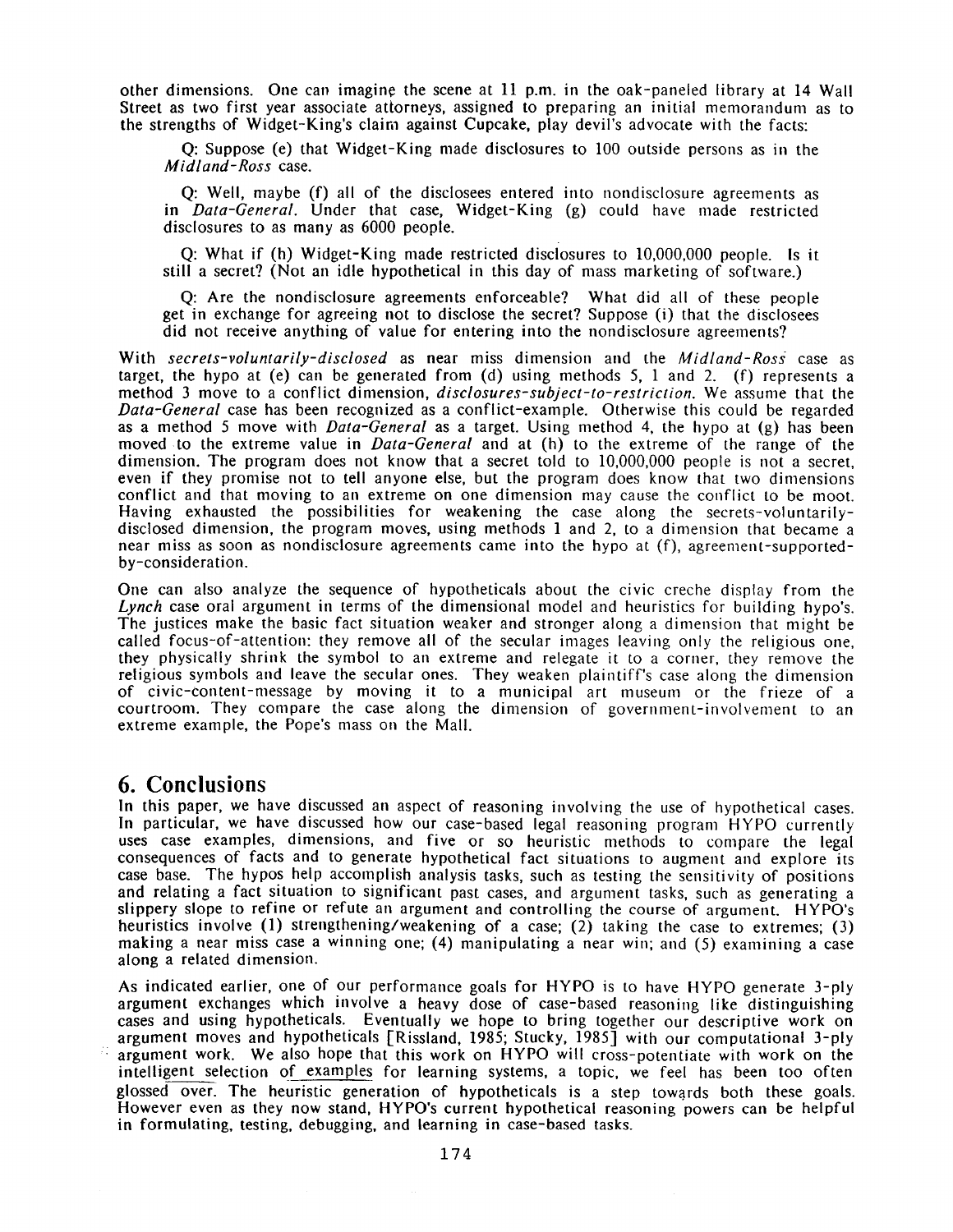# **References**

- [1] *Kevin D. Ashley. Modelling Legal Argument: Reasoning with Casein*  and Hypotheticals - A Thesis Proposal. Project Memo 10, The COUN-SELOR Project, Department of Computer and Information Science, **University of Massachusetts, 1986.**
- [2] Kevin D. Ashley. Reasoning by Analogy: A Survey of Selected A.I. Research with Implications for Legal Expert Systems. La Charles Walter, editor, *Computing Power and Legal Reasoning,* West Publishing Co., St. Paul, MN, **1985.**
- [3] Kevin D. Ashley and Edwina L. Rissland. Toward ModeLling Legal Argument. In Antonio A. Martino and Fiorenza Soeci Natali, editors, Atti *preliminari dei H Convegno internazionale di atudi #u Logica lnformatica Diritto,* pages 97-108, Consiglio Nazionale deUe Ricerche, Istituto per la documentazione giuridica, Florence, Italy, September 1985.
- [4] William J. Clancey. Classification Problem Solving. *In Proceedings of the Fourth National Conference on Artificial Intelligence,* American Association for Artificial Intelligence, Austin, TX, August 1984.
- [5] A. vdL. Gardner. *An Artificial Intelligence Approach to Legal Reason*ing. PhD thesis, Department of Computer Science, Stanford University, 1984.
- [6] Paul Gewirtz. The Jurisprudence of Hypotheticah. *American Bar A88ociation Journa~* 67:864-866, 1981.
- **17] M. R. Gilburne and R. L. Johnston. Trade Secret Protection for Soft**ware Generally and in the Mass Market. *Computer/LawJournal~* III(3), 1982.
- **[s]**  H.L.A. Hart. *The Concept o/Law.* Clarendon Press, Oxford, 1961.
- [91 Wendy G. Lehnert, David D. McDonald, and Edwina L. Rissland. Natural Language Generation in Battlefield Management, A Proposal for the DARPA Strategic Computing Program. University of Massachusetts, Department of Computer and Information Science, 1984.
- [10] Edward H. Levi. *An Introduction to Legal Reasoning.* University of Chicago Press, 1949.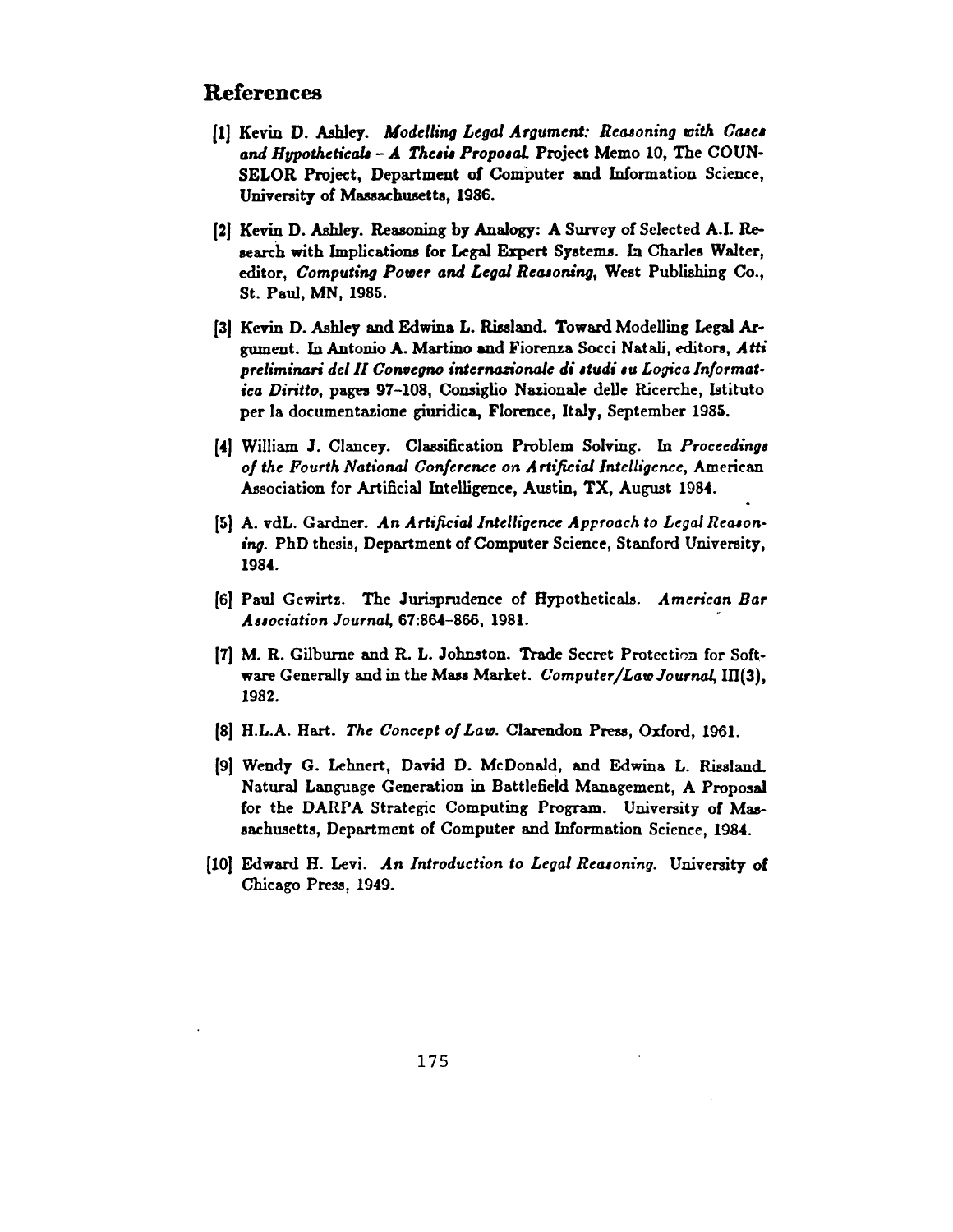- [11] Karl N. Llewellyn. Praejudizienrecht und Rechtssprechung in Amerika. Section 52, Certainty in Case Law; In Doubtful Cases the Legal Rule is not Decisive, pages 72-86. 1933.
- **1121 K.N.** LleweUyn. *The Bramble Bgsh: On* Our *Law and ltl Study.*  Oceana Publications, Dobbs Ferry, NY, 1960 edition, 1930.
- **[13]**  L. Thorne McCarty and N.S. Sridharan. *A Computational Theory of Legal Argument.* Technical Report LRP-TR-13, Laboratory for Computer Science Research, Rutgers University, 1982.
- **[141**  L. Thorne McCarty and N.S. Sridharan. The Representation of an Evolving System of Legal Concepts: H. Prototypes and Deformations. In Proceedings of the Seventh International Joint Conference on Arti*ficial Intelligence,* International Joint Conferences on Artificial Intelligence, Inc., Vancouver, B.C., August 1981.
- [151 E. Barrett Prettyman, Jr. Opposing Certiorari in the United States Supreme Court. *Virginia Law Review*, 61:197-209, February 1975.
- [16] Edwina L. Rissland. Hypotheticals from Oral Argument before the Supreme Court: an Analysis. 1986. in press.
- **[17]**  Edwina L. Rissland. Argument Moves and Hypotheticals. In Charles Walter, editor, *Computing Power and Legal Reasoning*, West Publishing Co., St. Paul, MN, 1985.
- **[181**  Edwina L. Rissland. Hypothetically Speaking: Experience and Reasoning in the Law. In *Proeeedings First Annual Conference on Theoretical "Issues in Conceptual Information Processing,* Georgia Institute of Technology, Atlanta, CA, March 1984.
- **Ilg]**  Edwina L. Rissland. Examples in Legal Reasoning: Legal Hypotheticals. In *Proceedings of the Eighth International Joint Conference on Artificial Intelligence,* International Joint Conferences on Artificial Intelligence, Inc., Karlsruhe, Germany, August 1983.
- [20] Edwina L. Rissland and Robert T. Collins. The Law as a Learning System. Submitted to the 8th Annual Conference of the Cognitive Science Society. 1986.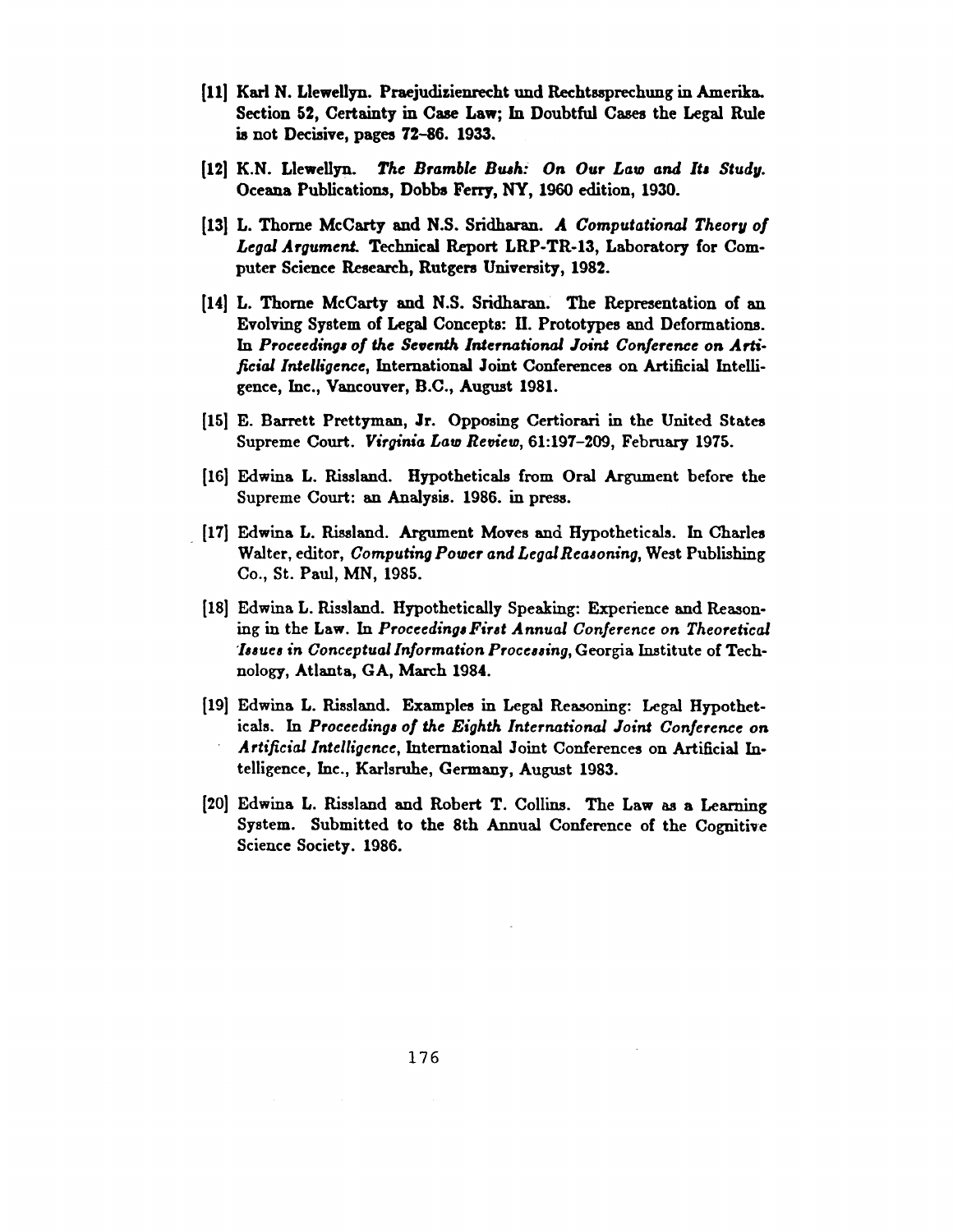- [21] Edwina L. Rissland, E. M. Valcarce, and Kevin D. Ashley. Explaining and Arguing with Examples. In *Proceedings of the Fourth National Conference on Artificial Intelligence, American Association for Artifi*cial Intelligence, Austin, TX, August 1984.
- **[221**  Brian Sttucky. *Underatandlng Legal ArgumenL* Project Memo 11, The COUNSELOR Project, Department of Computer and Information Science, University of Massachusetts, 1986.
- [23] The Complete Oral Arguments of the Supreme Court of the United States. University Publicatious of America, Frederick, MD.
- **[24]** Philip Wemer, Kevin D. Ashley, and Brian Sttucky. Analyzing Expert Discourse: A Knowledge Acquisition Strategy for Building an Expert Advice Giver. 1986. in preparation.

 $\ddot{\phantom{0}}$